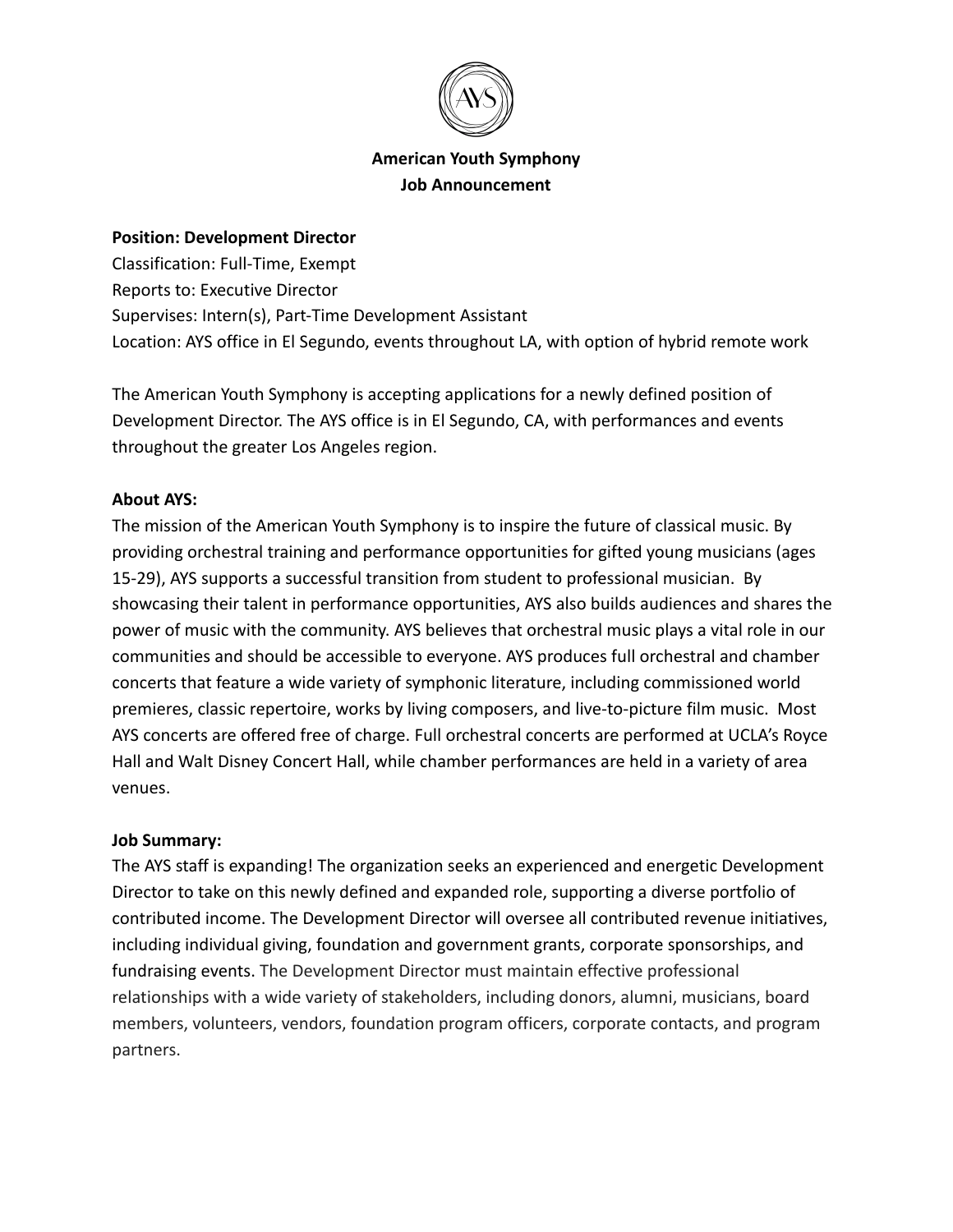

Successful candidates will possess a genuine interest in supporting talented young musicians, while providing free community access to quality programming. AYS is administered by a dedicated Director-level staff, guiding ownership of their own projects, as well as collaborating with associates. AYS is currently engaged in a strategic planning process that will culminate in a major re-branding effort and long-term organizational restructuring. The Development Director will play an integral role in this effort by building a philanthropic base that will support this expansion.

## **Roles & Responsibilities:**

## Individual Giving

- Prioritize individual giving as a key priority in the new development plan.
- Cultivate and steward relationships with the various donor segments within the AYS community.
- Collaborate with the Executive Director to identify prospects and strategies.
- Connect with donors in their preferred channels by utilizing a variety of campaigns (annual fund, year-end, membership, sponsorships); platforms (direct mail, email, social media, phone) and events (concerts, receptions, galas).
- Create strategies, goals, plans, and schedules for campaigns; execute creation of campaign materials; implement campaigns; analyze and report results.
- Monitor and track multi-year donation pledges and board give/get contributions.
- Compose and edit development letters, emails, website copy, call scripts, social media posts, etc.
- Collaborate with the Director of Marketing & Engagement to ensure that all copy and design of materials align with established branding guidelines.
- Collaborate with the Director of Marketing & Engagement on creating content for the AYS Member Portal.
- Maintain excellent data hygiene (PatronManager/Salesforce) in donor records, donation reports, and mailing lists.

# Institutional Giving

- Maintain AYS' strong grants portfolio by tracking applications, awards, reports, and prospects.
- Manage grant period timelines and restricted funding use in compatibility with AYS programming.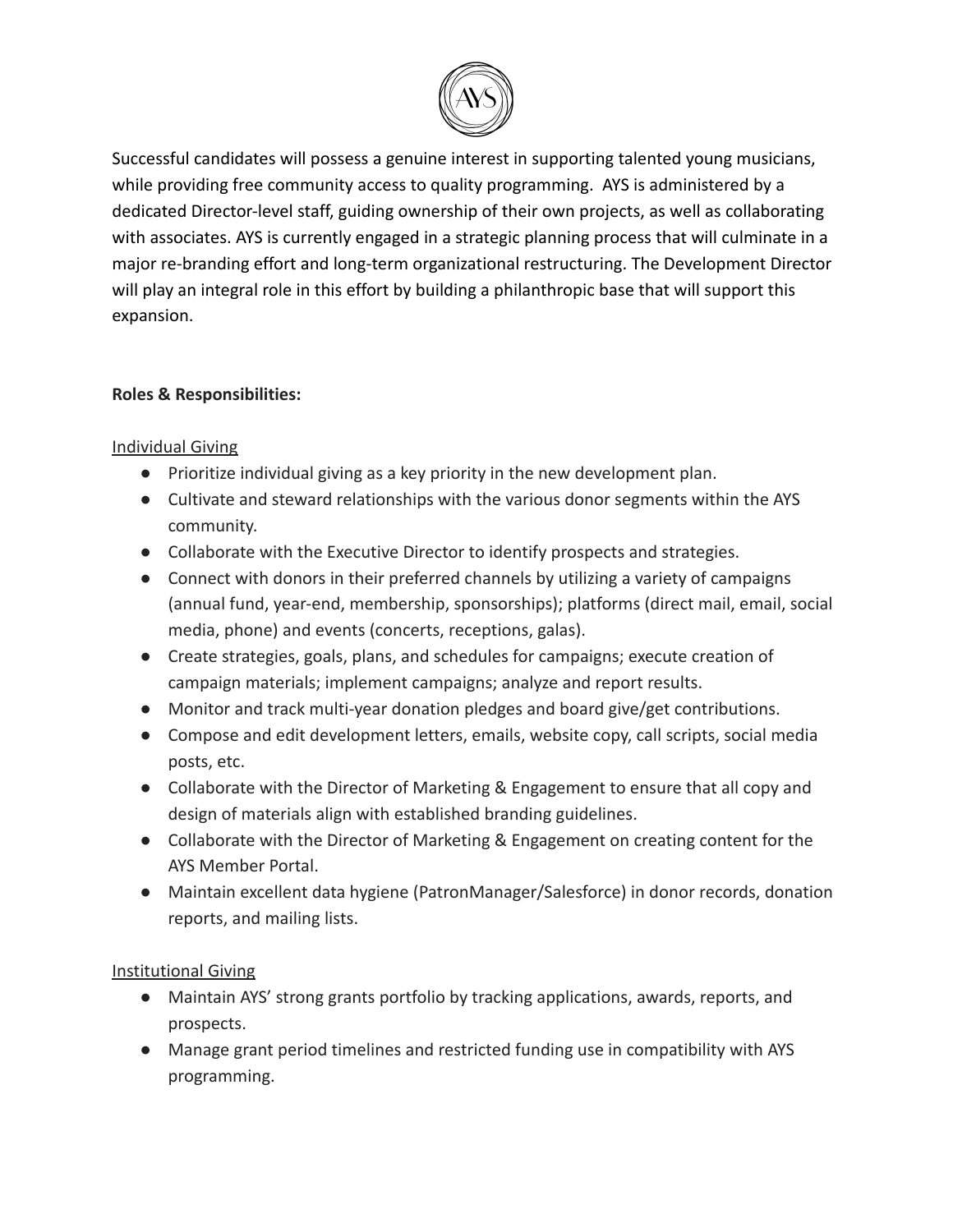

- Work with contracted grant writer(s), Executive Director, and program staff to ensure accuracy and effectiveness of grant proposals, reports, budgets, and supplemental materials.
- Customize grant proposals and management of the granting process to different types of institutions: major foundations, small family foundations, government grants, corporate foundations.
- Develop corporate sponsorship decks and ensure the implementation of corporate sponsor benefits.

### Events

- Lead the planning for all donor events, including receptions and dinners at concerts, as well as in-home cultivation events. Act as liaison for donor benefits tied to events, such as access to rehearsals.
- Prepare donor acknowledgements in a variety of formats for program books.
- Work closely with the Director of Marketing & Engagement on providing an excellent front-of-house experience for donors/members at concerts.
- Be present at all AYS events to greet donors and prospects, including some evening and weekend events.

# Evaluation & Planning

- Utilize donor database (Patron Manager/Salesforce) to create reports and analyze data to identify trends and evaluate campaign effectiveness.
- Manage and train part-time staff to accurately record donation information in donor database and other tracking systems.
- Work closely with the Executive Director and board development committee to assess opportunities, strategies, and effectiveness of initiatives toward meeting overall budgetary goals and priorities of the development plan.
- Work closely with Executive Director on implementation and ongoing management of the development plan.
- Prepare written reports and give verbal presentations on fundraising efforts at 3-4 annual Board Meetings, plus development committee meetings (schedule TBD).
- Keep abreast of current best practices and trends in fundraising for the broader nonprofit field, as well as issues specific to Los Angeles, the performing arts, orchestras, etc.
- Recommend fundraising policies and procedures to the Executive Director with the goal of increasing revenue, while demonstrating the highest standards of professionalism and ethical conduct.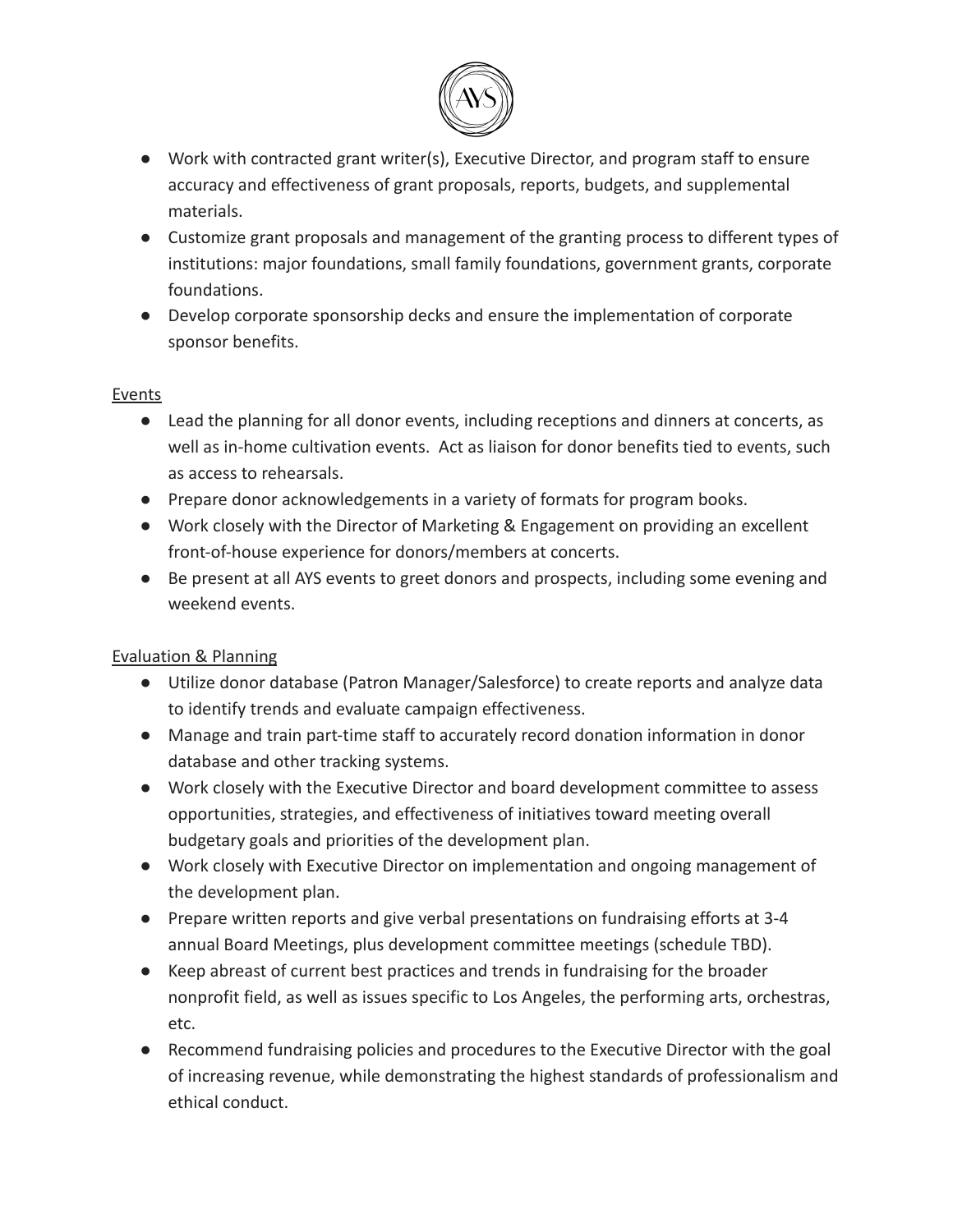

### **Required Qualifications:**

- Ability to track progress against multiple deadlines and set project management goals accordingly.
- Extensive knowledge of fundraising practices; successful implementation of a variety of fundraising initiatives, including annual giving campaigns and grants. Familiarity with major arts funders, both locally and nationally.
- Excellent writing, editing, and verbal communication skills. Finalists will be asked to submit writing samples.
- Experience in planning and managing revenue goals, and experience reporting on progress.
- Excellent interpersonal skills, ability to maintain professional decorum and a positive attitude in a fast-paced environment.
- Outstanding leadership abilities: experience implementing projects from beginning to end; experience with staff and intern supervision; ability to make decisions independently.
- A keen ability to understand foundation priorities and grant-making practices, and to adjust funding requests accordingly.
- Experience utilizing a complex CRM or donor database; ability to extract and analyze data to determine campaign effectiveness and identify areas of opportunity.
- An appreciation for orchestral music and the skills of orchestral musicians. A basic knowledge of orchestral music, such as instruments and major composers, is required.
- Ability to read and understand organization/program budgets and develop drafts of grant budgets.
- Successful candidates must be willing and able to attend all AYS public events (8 to 10 per year), including events on evenings and weekends.
- Personal qualities of integrity, reliability, and sound judgment.

# **Preferred Qualifications:**

- Previous experience working with and reporting to an engaged board of directors.
- Experience with PatronManager/Salesforce.
- Experience producing fundraising events.
- Demonstrated ability to write compelling solicitation materials.
- Experience with a moves-management approach to individual giving.
- Ability to create some basic graphic design in-house with Adobe Creative Cloud.